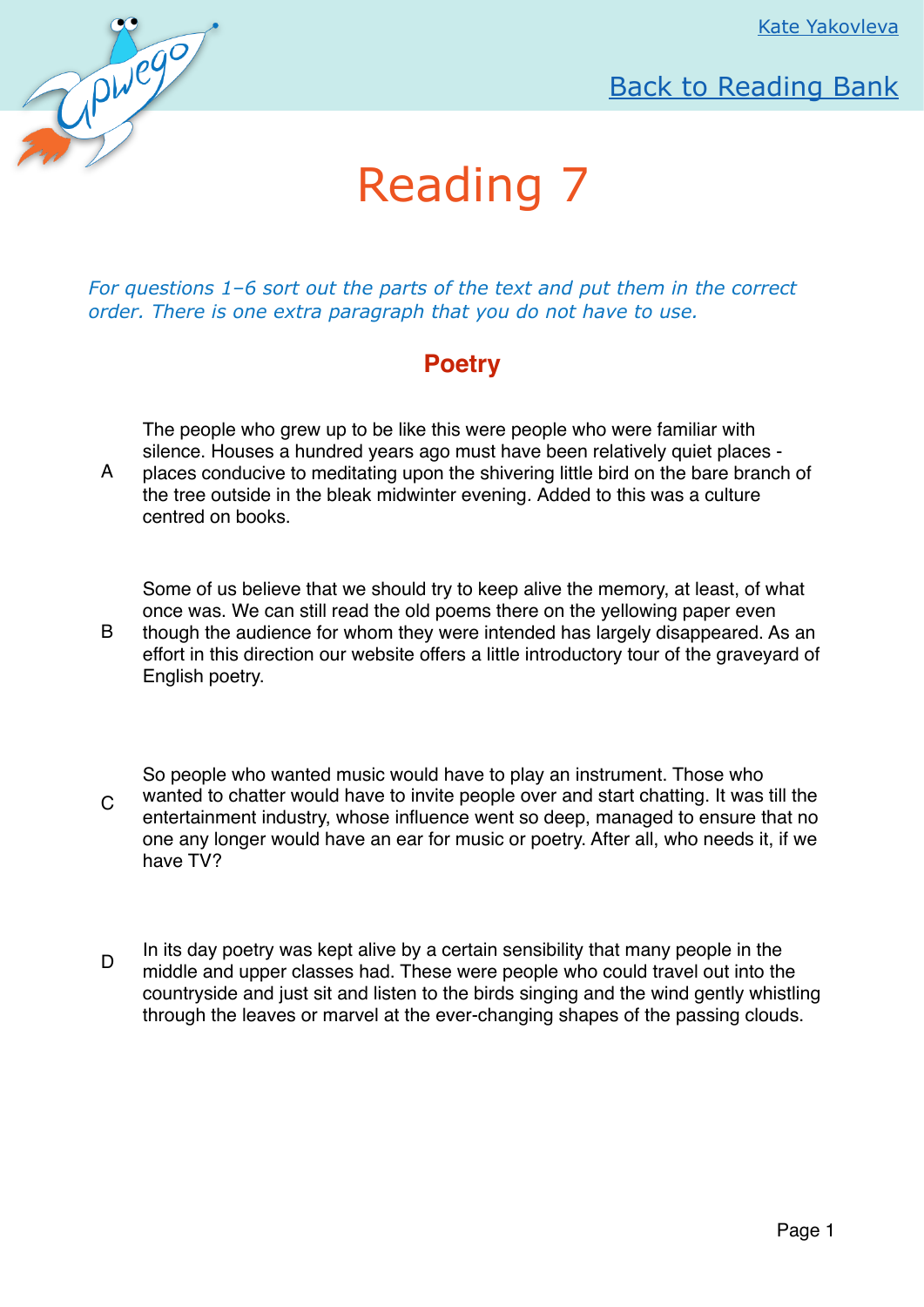E Long before it was possible to cheaply reproduce and widely distribute either images or sounds, the printing press had made it possible for a culture to spring up which revolved around the written word. Now things have changed. People grow up with a constant exposure to music and chat and TV images. The extent of it creates a psychological need for this kind of noise.

- F The consensus seems to be that poetry is dead. It was great in its time, but its time is past. Who reads poetry now, for God's sake? No music, no video clips, no pin-up poets - absolutely nothing attractive about poetry whatsoever.
- G The house seems empty and time seems to pass in a deathly way without it. When no one any longer was able to take pleasure in silence there ceased to be an audience for poetry and the art form we had known for some 3,000 years died. Since it is dead why don't we just leave it to rot in its grave?

Источник задания*:* финал олимпиады *«*Учитель школы будущего*» 2015/16*